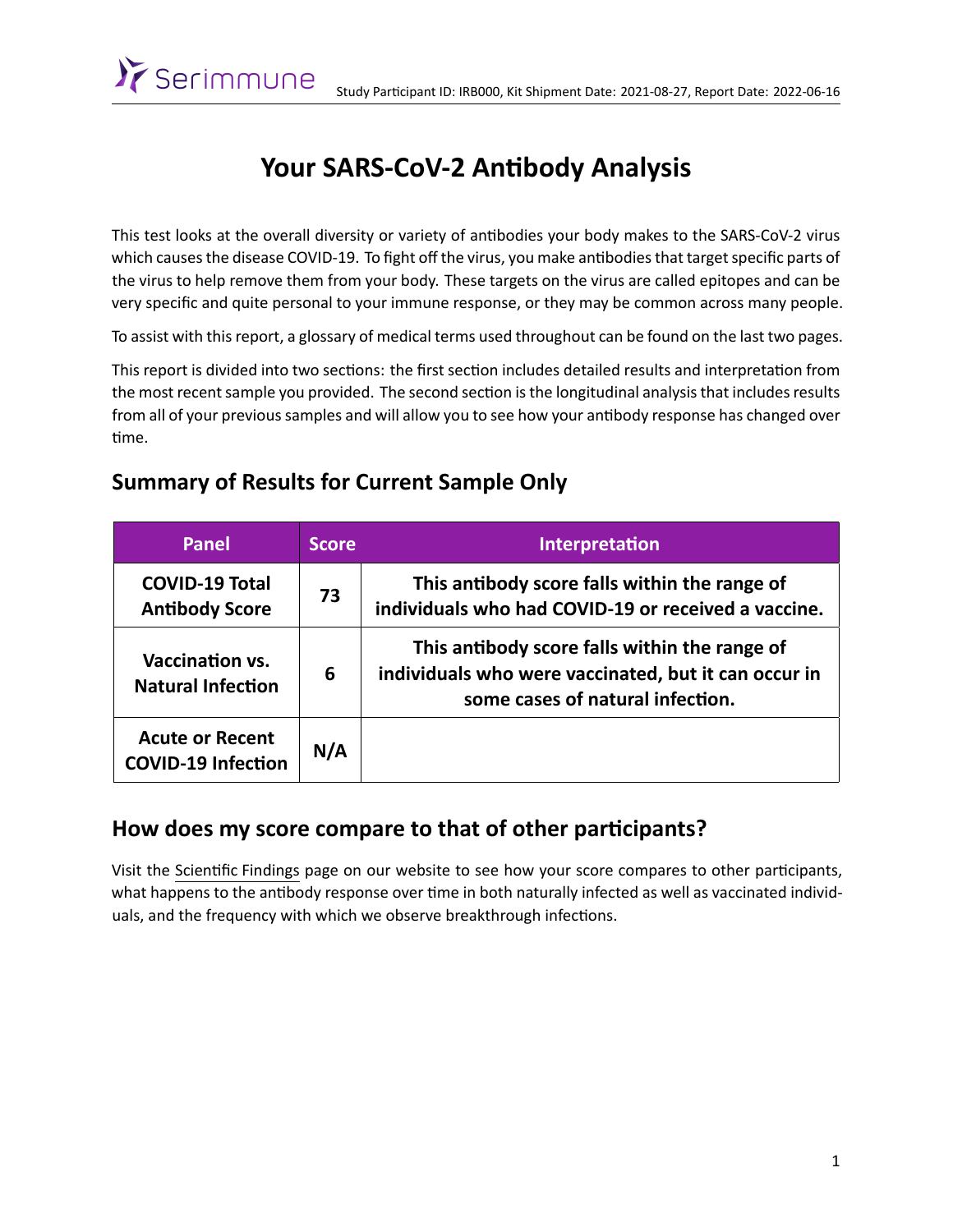#### **COVID-19 Total AnƟbody Score**

Your score is an indication of your personal immune response to the SARS-CoV-2 virus and reflects the diversity and quantity of antibodies you make based on your personal exposures to either the virus or the vaccine.

In the results and graph below, you will see a range of scores that come from individuals prior to the pandemic (pre-pandemic). These people have never been exposed to the virus. This range is 0-14. You will also see a range of scores that come from individuals who have had COVID-19. This range is 15-100. **Lower scores** indicate a lack of exposure to the SARS-CoV-2 virus. **Higher scores** indicate exposure to the SARS-CoV-2 virus from either natural infection or vaccination.



Your score is 73. This antibody score falls within the range of individuals who had COVID-19 or received **a vaccine.**

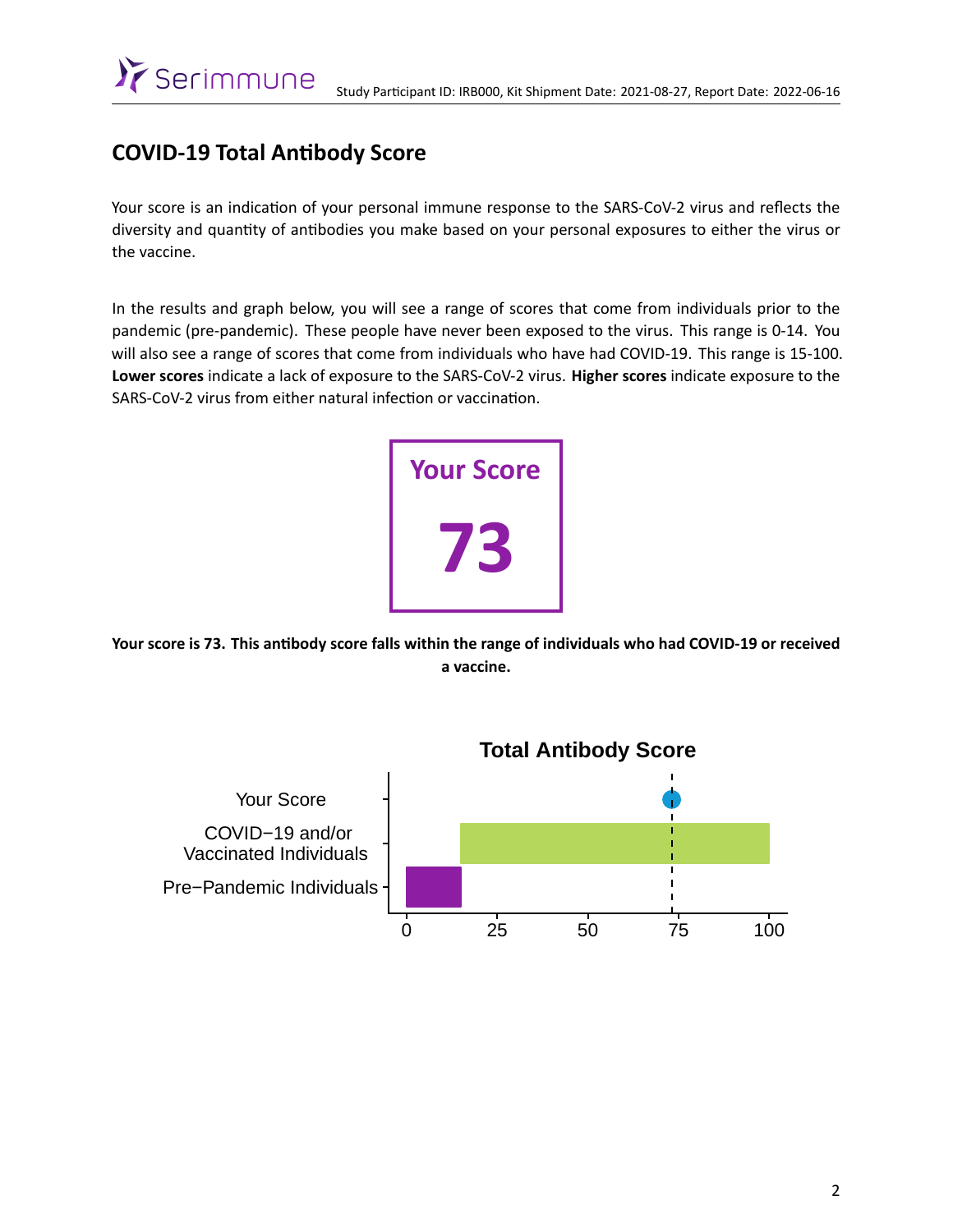#### **Vaccination vs Natural Infection**

This result measures antibodies against proteins other than the spike glycoprotein, which indicate whether you have had COVID-19.

The SARS-CoV-2 virus has sharp bumps that protrude from its surface. These bumps are called spike glycoproteins. The SARS-CoV-2 virus uses the spike glycoprotein to enter cells to start an infection. If the anƟbodies you make are only to the spike protein, you were likely vaccinated instead of having had a natural infection\*. In a natural infection, most individuals develop antibodies against other proteins in addition to spike. Antibodies formed from a vaccine are not any less effective or protective than those formed in a natural infection.

In the results and graph below, you will see a range of scores that have been calculated from antibodies to proteins other than spike, that only occur from a natural infection. For individuals that have been vaccinated, this range is 0-24. For naturally infected individuals, this range is 25-100. **Lower scores** indicate a greater likelihood that you were vaccinated. Higher scores reflect a greater likelihood of natural infection.



Your score is 6. This antibody score falls within the range of individuals who were vaccinated, but it can **occur in some cases of natural infection.** 



\*Currently, all approved COVID-19 vaccines in the United States only target the spike protein.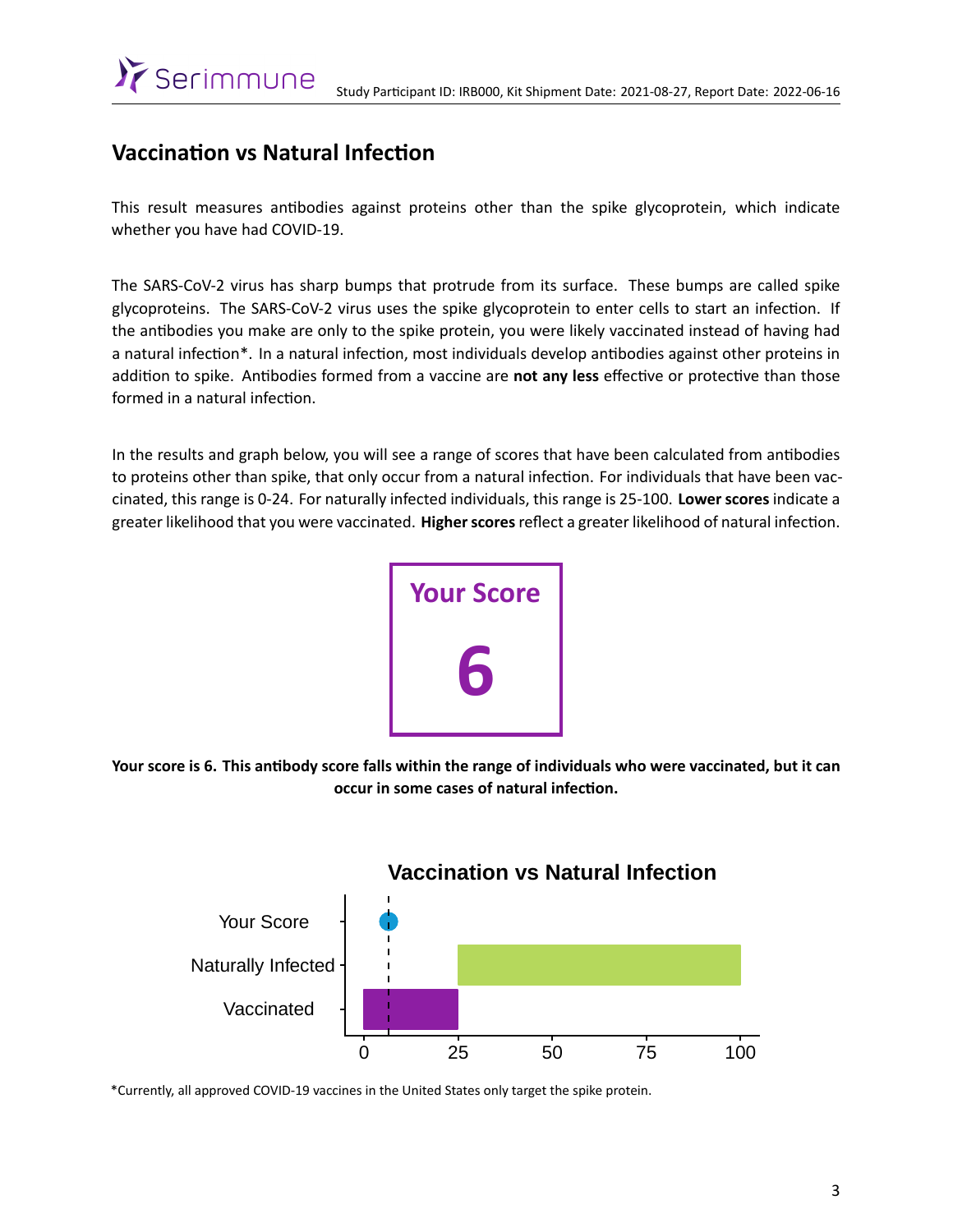### Your Longitudinal Antibody Response

The first part of this report focused on your antibody response from your most recent sample. In this section, you will see how your response has changed over time.

The change in your antibody scores reflects the change in your levels of the antibodies that are circulating in your blood. The information does not provide an indication of your personal level of immunity against COVID-19. Because the SARS-CoV-2 virus is so new, researchers are still learning about how the changes in antibody response correlate with protection and how long people will remain immune. One of the major questions our study is looking to answer is at what point do people become susceptible to the virus after vaccination or natural infection and whether/how the antibody response we measure reflects that susceptibility.

#### **Your Samples**

Serimmune

Here is a summary of the blood samples you provided us to date.

| <b>Sample Number</b> | <b>Approximate Date of Collection</b> |
|----------------------|---------------------------------------|
| 1                    | 2021-03-20                            |
| 2                    | 2021-04-10                            |
| 3                    | 2021-08-27                            |
| 4                    |                                       |
| 5                    |                                       |
| 6                    |                                       |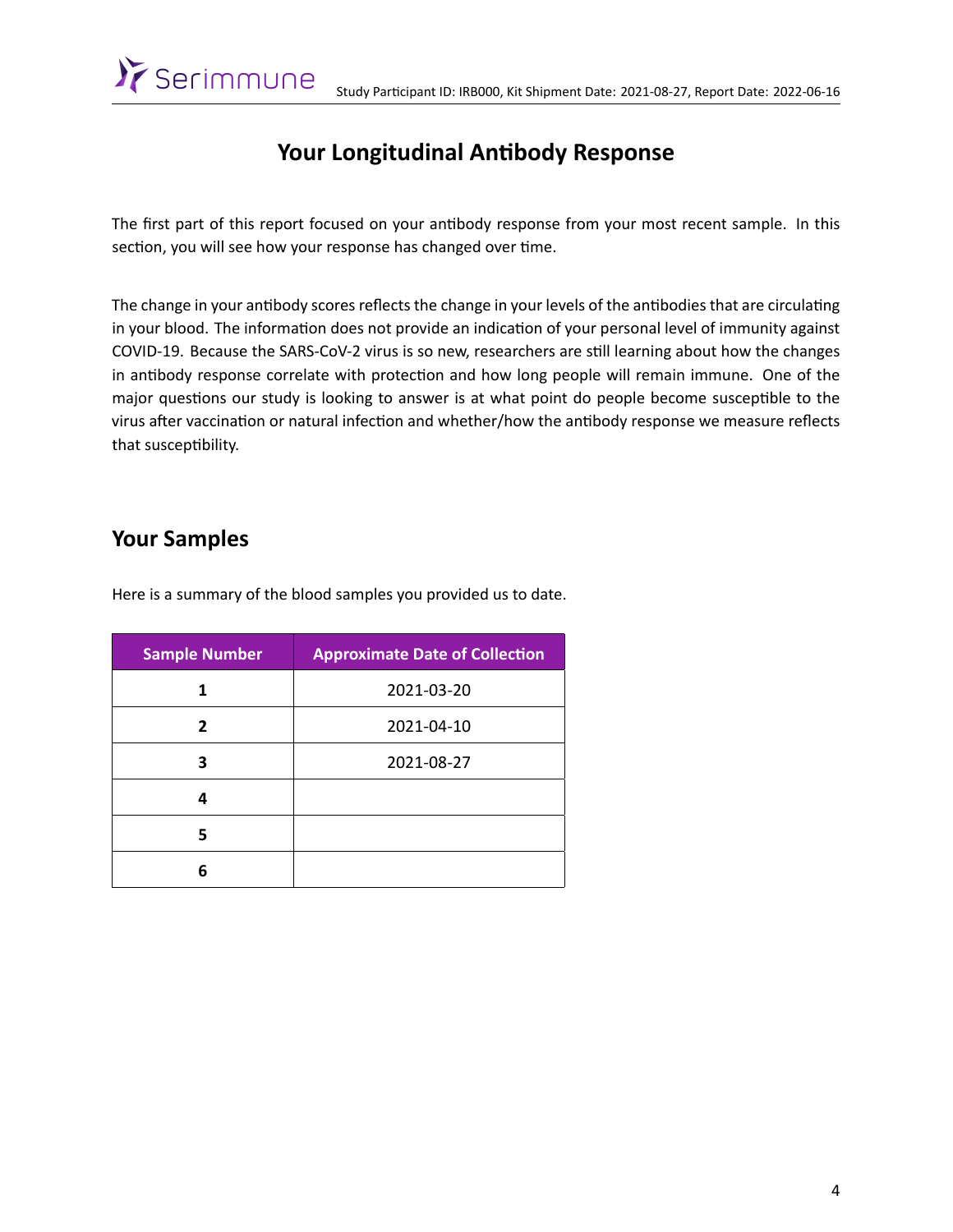#### **Changes in Your COVID-19 AnƟbody Response Over Time**



# **Your Total Antibody Score Over Time**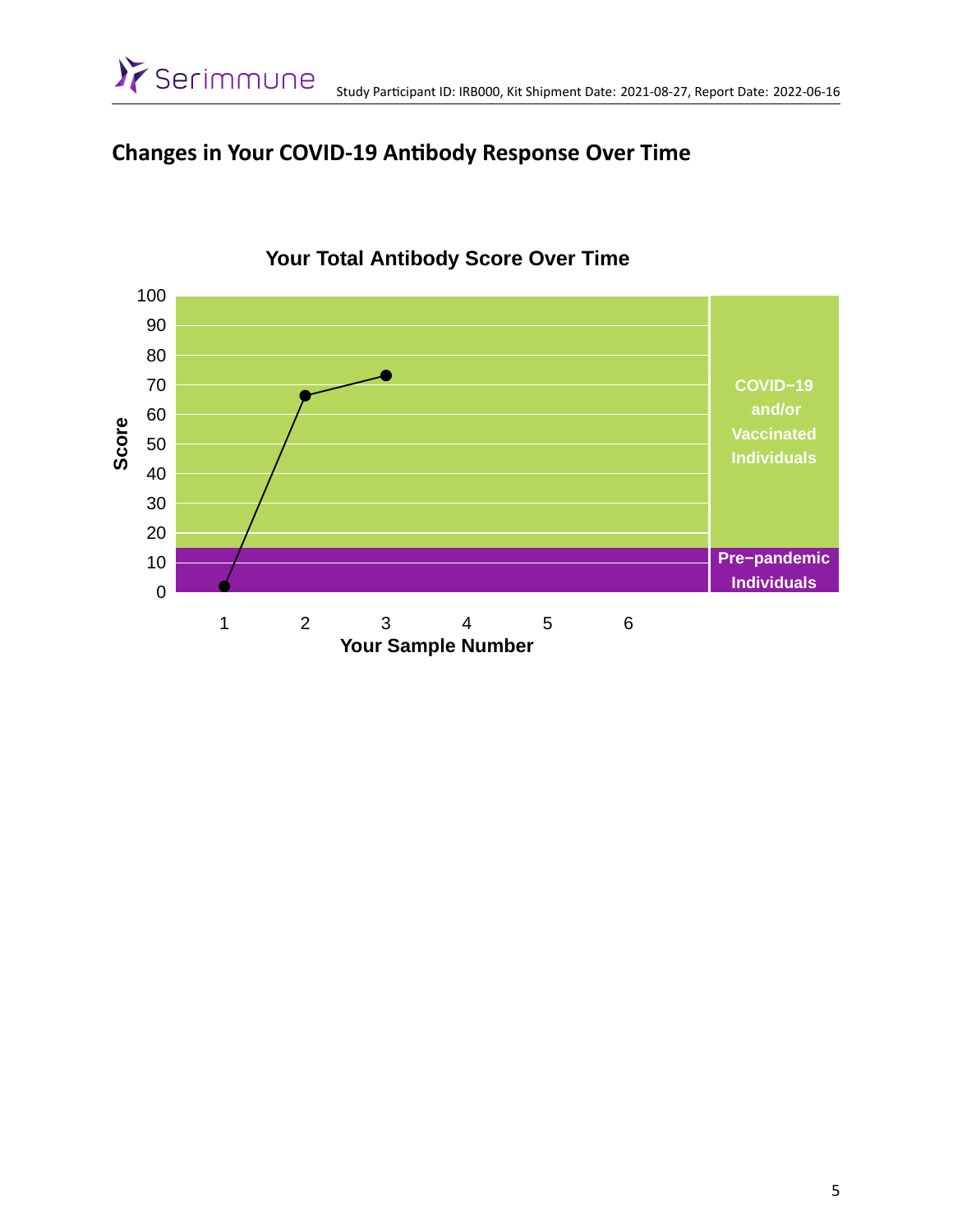

#### **Your Vaccination vs. Natural Infection Response Over Time**

>>Serimmune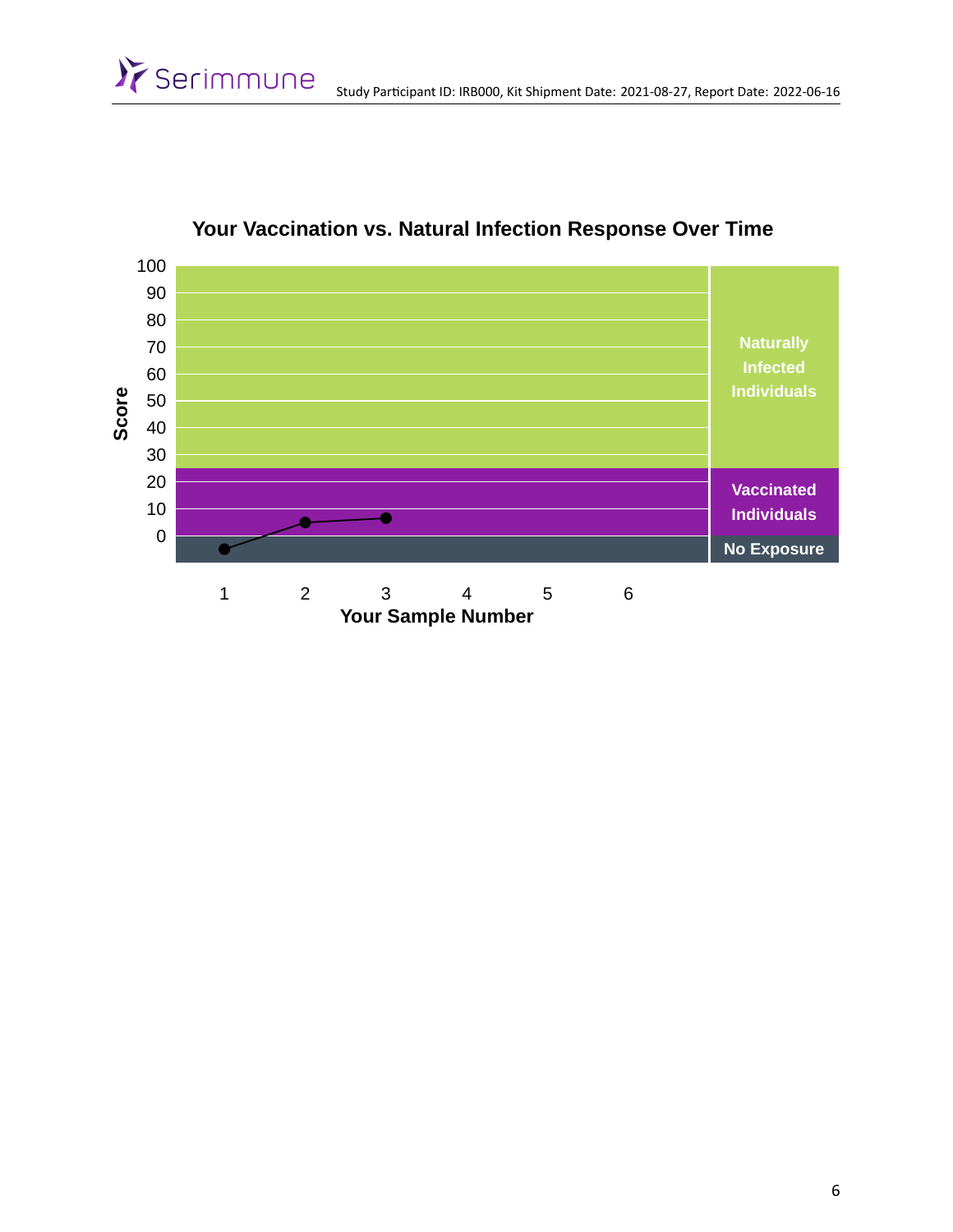#### **Immune Map**

The graph on the next page provides a visual depiction of your antibody response to specific targets (epitopes or unique regions) on the SARS-CoV-2 virus from either natural infection or vaccination. Over the course of the study, with each sample you provide to us, you will see how your immune map changes over time. There are 52 rows in the graph, and each row represents a target that is recognized by a distinct antibody. Each row (target) is colored according to the level of response (or amount of antibodies) detected, which is reported as high, medium, low, or absent.

Each person's anƟbody response is unique and the purpose of this graph is to demonstrate how **your** response changes over time.

Additionally, as a reference, we show the range of antibodies that can be elevated in people who received a vaccine for COVID-19 and those who experienced mild, moderate, or severe cases of COVID-19, showing increased antibody response correlating with increased severity of illness. These do not represent profiles of individuals, but show the diversity and prevalence of antibodies within that group.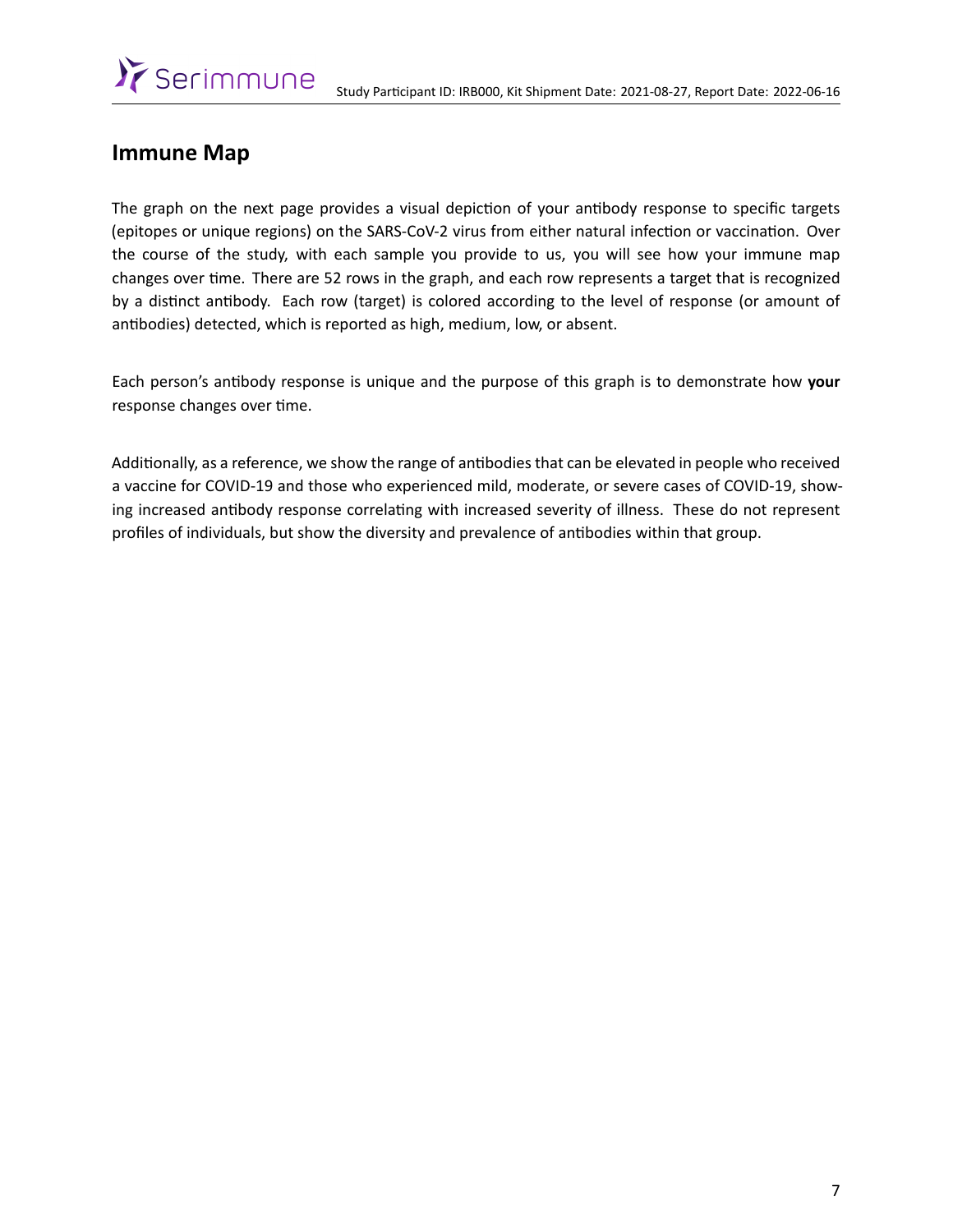



#### **Your Response**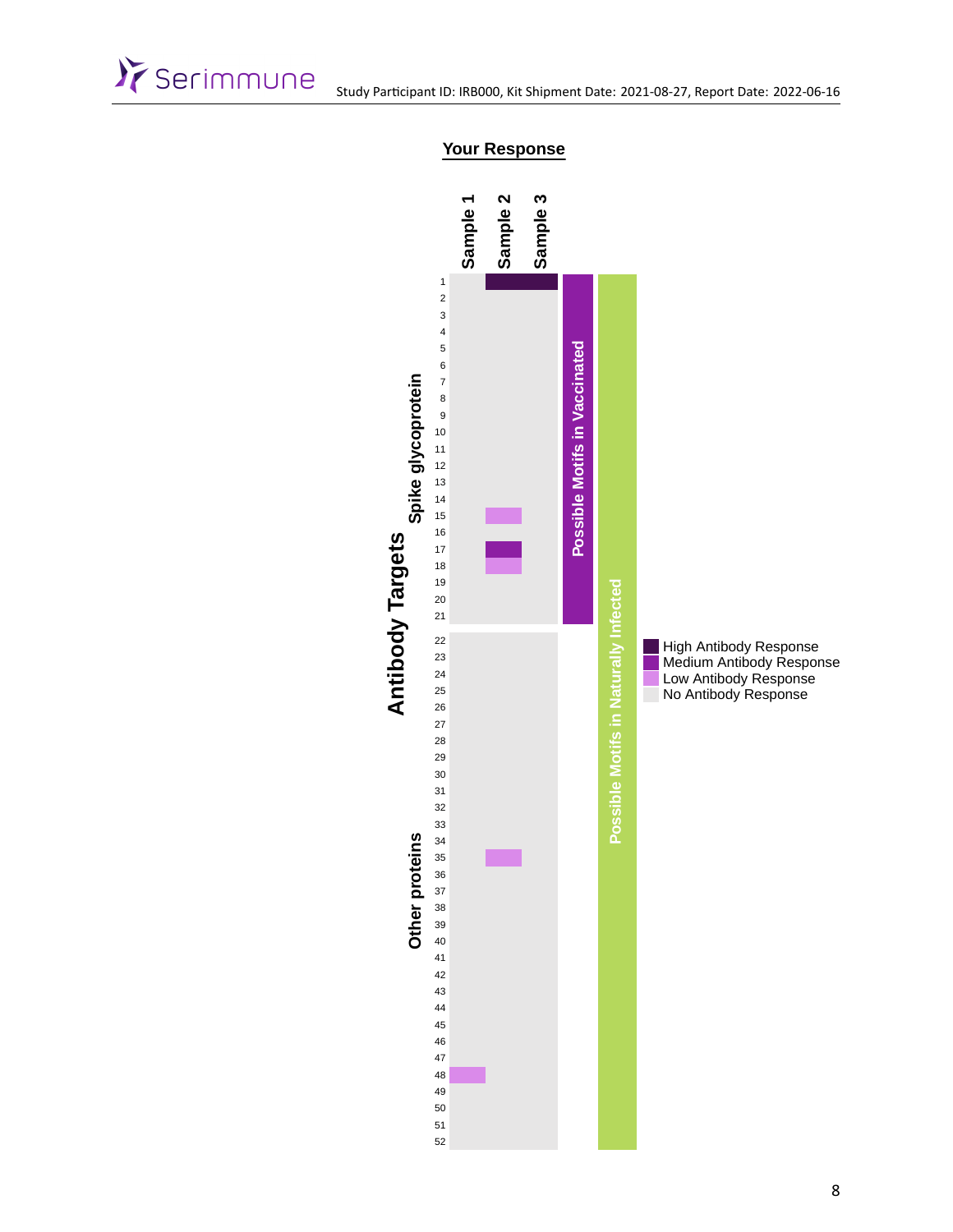# >>Serimmune

#### **Method**

The SERA SARS-CoV-2 antibody analysis uses a random library of peptides to bind all antibodies, IgG and IgM, in a specimen. Using Next Generation Screening and a suite of proprietary analytical tools, these peptides can be mapped to describe the epitopes, or locations, to which the antibodies bind. From these data, scientists at Serimmune compute a score which reflects the total number and diversity of antibodies to the target. A more technical description of our methods can be found in the FAQ.

The presence of antibodies to the SARS-CoV-2 virus does not necessarily indicate immunity, but it may help researchers understand how long the immune response lasts, how the response differs in people that are vaccinated versus those that are naturally infected, and how the antibody profiles differ between people with severe versus mild disease. If you have questions about the report, please contact us at [COVID19Study@serimmune.com](mailto:COVID19Study@serimmune.com).

#### **Disclaimer**

These results are being returned to you as part of a research study. The Serimmune SARS-CoV-2 Serum Epitope Repertoire Analysis (SERA) assay has not been validated in a clinical setting and is not intended for use as a diagnostic. The SERA Assay detects the presence of antibodies that are associated with SARS-CoV-2 infection that have been identified from a repository of hundreds of individuals with confirmed COVID-19 infection and thousands of pre-pandemic controls. Even if you have been exposed to the virus, it is possible that antibodies may not be detected by the SERA assay.

- For Research Use Only. Not for use in diagnostic procedures.
- These results are provided as part of a research study examining immune response to COVID-19. As such, they are for research purposes only and are not for use in diagnostic procedures.
- These results were not conducted in a CLIA certified facility.
- As with every test the possibility for an incorrect result exists. The performance, sensitivity, specificity and accuracy of the methods used in this assessment have not be validated. This test is not a substitute for visits to a healthcare professional. You should consult with a healthcare professional if you have any questions or concerns about your health status.
- An indeterminant result indicates the results did not detect a clear presence or absence of antibodies from the sample provided.
- Do not use your results to start, stop, or change any course of treatment.
- This test does not provide information on specific immunity, neutralizing or immune status.
- Results from this test should not be used to make medical decisions. Results should be confirmed in a clinical setting with independent testing before taking any medical action.
- Immune response to COVID-19 is a complex biological process involving multiple immune cells and systems. This test does NOT provide complete information about your immunity to SARS-CoV-2.
- This test does not detect all antibodies related to COVID-19. The absence of antibodies to SARS-CoV-2 in this study does not mean that you lack immune response to the virus. Likewise, the presence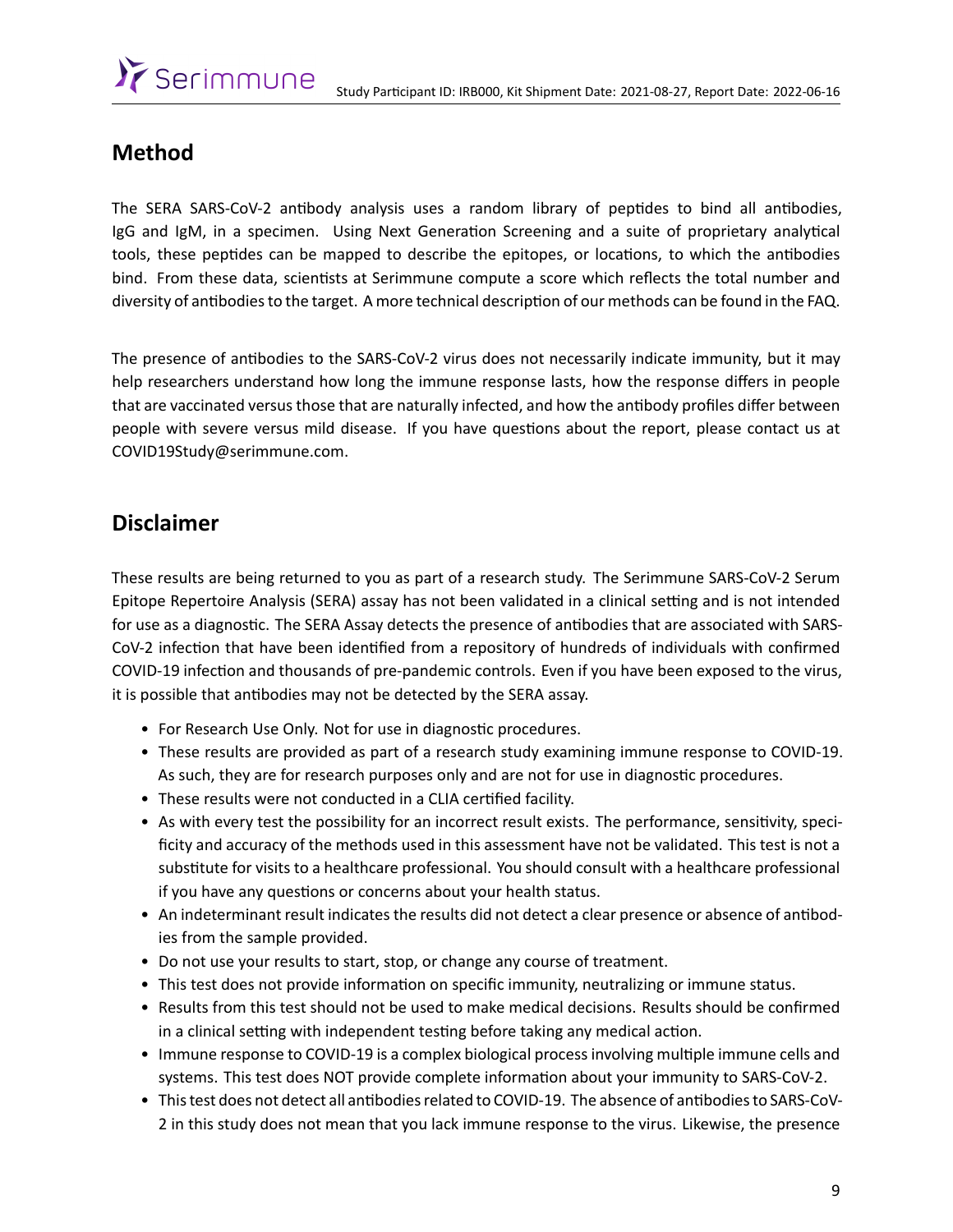of antibodies corresponding to epitopes on SAR-CoV-2 does not mean that you are immune to the virus.

>>Serimmune

- If antibodies are detected, it can indicate exposure to the virus or a SARS-CoV-2 vaccine, but there is a small chance that antibodies from other infections may cross-react to SARS-CoV-2 on the SERA assay.
- Different companies offering serological testing for SARS-CoV-2 may be measuring different immune epitopes, so you may get different results from a different test.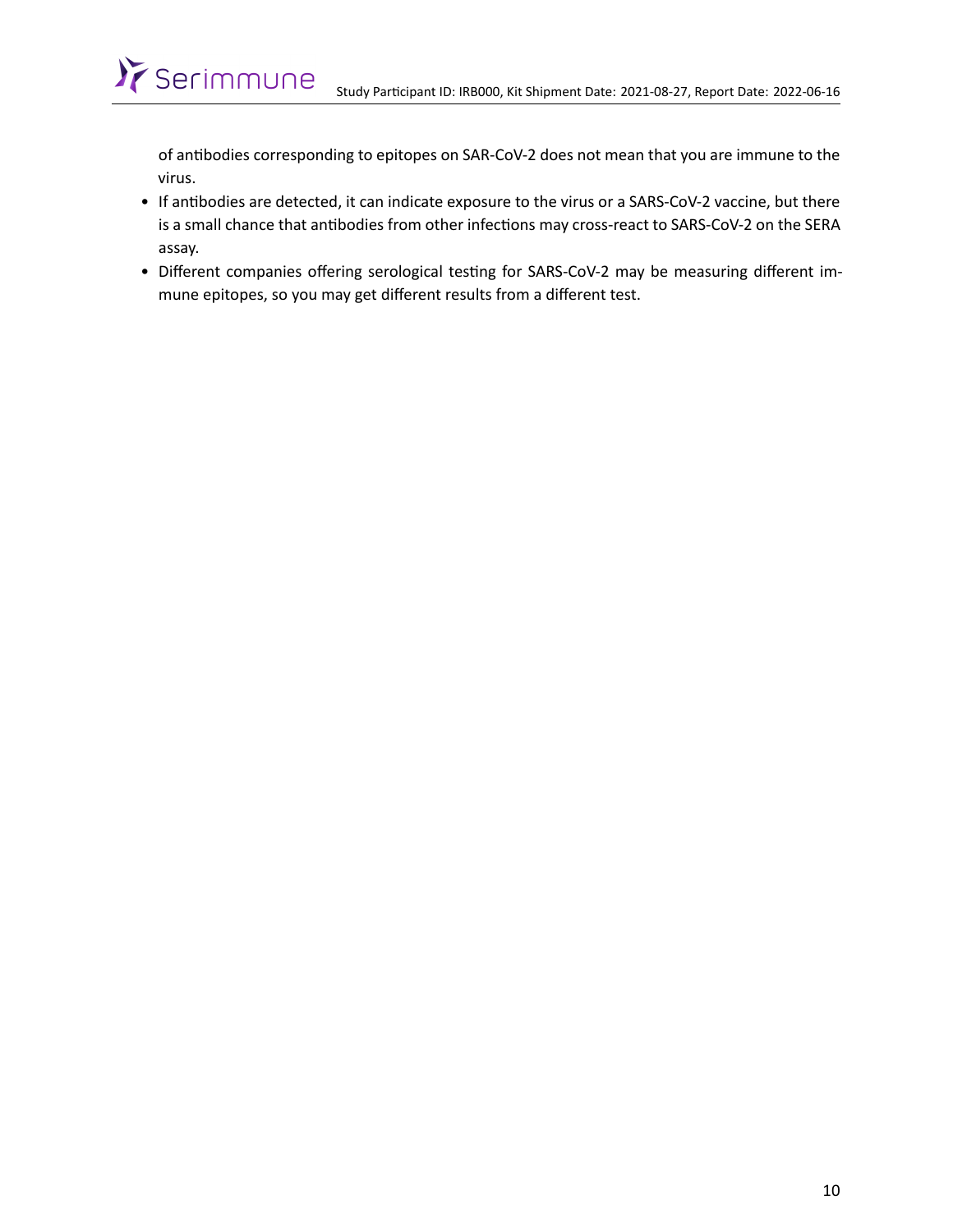# **Glossary**

| <b>Term</b>        | <b>Definition</b>                                                                                                                                                                                                                                                                                                                                                                                                                                            |
|--------------------|--------------------------------------------------------------------------------------------------------------------------------------------------------------------------------------------------------------------------------------------------------------------------------------------------------------------------------------------------------------------------------------------------------------------------------------------------------------|
| Acute              | An illness that has developed recently. Antibodies associated with an<br>acute illness generally will not last longer than six months.                                                                                                                                                                                                                                                                                                                       |
| Antibodies         | An antibody is a protein found in the blood or other body fluids that is<br>produced by a person's immune system to protect it from harmful<br>invaders (such as bacteria, viruses, and parasites). Antibodies latch on to<br>the foreign invaders and remove them from the body. The presence of<br>antibodies does not necessarily mean that you have a disease or are ill but<br>may be a sign that you were previously infected or have been vaccinated. |
| Antigens           | An antigen is a substance, typically foreign to the body (a component such<br>as a protein from bacteria, viruses, and parasites), that generates an<br>immune response. When an antigen is introduced into the body, it<br>triggers the production of antibodies.                                                                                                                                                                                           |
| <b>Blood serum</b> | Blood serum is the clear liquid that is a component of your blood and<br>contains antibodies.                                                                                                                                                                                                                                                                                                                                                                |
| Epitope            | A specific region on the surface of a virus that an antibody recognizes and<br>binds to, similar to a lock and key.                                                                                                                                                                                                                                                                                                                                          |
| Glycoprotein       | A type of protein that is found on the surface of a cell. Many viruses have<br>glycoproteins that help them enter host cells (for example a person's<br>cells).                                                                                                                                                                                                                                                                                              |
| IgG                | IgG is the dominant antibody making up 70-80% of all immunoglobulins.<br>The IgG antibody may help protect from a repeat infection in the future.                                                                                                                                                                                                                                                                                                            |
| IgM                | Generally, the first immunoglobulin made during a typical immunological<br>response. These antibodies are associated with acute illness.                                                                                                                                                                                                                                                                                                                     |
| Immune response    | Your body's reaction and defense against foreign invaders (e.g. bacteria,<br>viruses, parasites, etc.).                                                                                                                                                                                                                                                                                                                                                      |